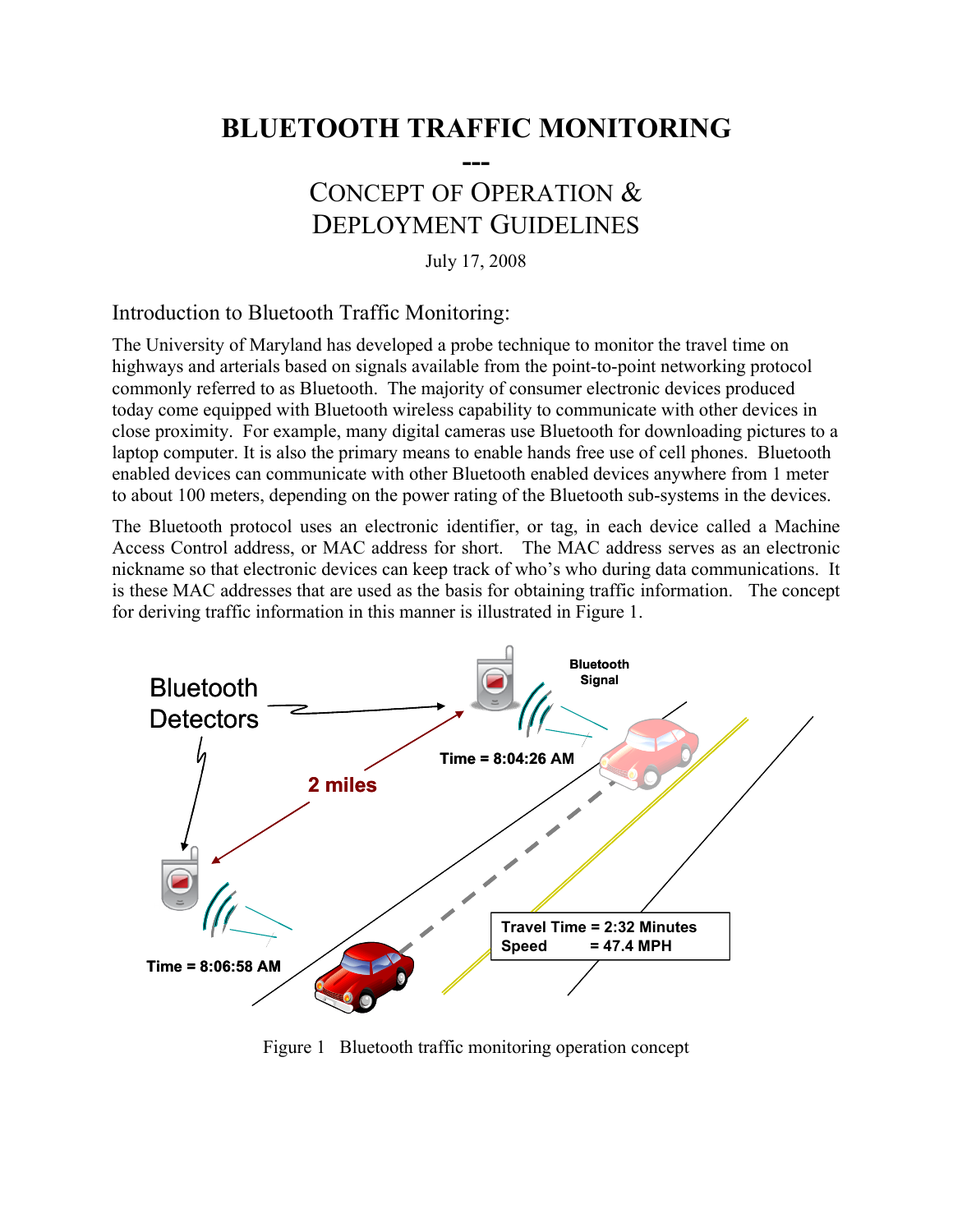### Privacy Concerns

The anonymous nature of this technique is due to the use of MAC addresses as identifiers. MAC addresses are not directly associated with any specific user account (as is the case with cell phone geo-location techniques) or any specific vehicle (as is the case with deriving travel time from automated toll tags). The MAC address of a cell phone, camera, or other electronic devices, though unique, is not linked to a specific person through any type of central database, thus minimizing privacy concerns. Additionally, users concerned with privacy can set options in their device (referred to as 'Discovery Mode' or 'Visibility') so that the device will not be detectable.

## Concept of Operation

The University of Maryland has developed a portable Bluetooth monitoring system consisting of several detectors and a central processing unit. These detectors are deployed on a freeway or arterial in proximity to the roadway at the base of a sign post or guard rail post. These units are the size of a large briefcase or small carryon. A photo of the device and a sample placement next to a sign post are shown in Figure 2.



Figure 2 The Bluetooth detector is shown as it would be deployed during data collection. The unit sits on the ground and is tethered to an existing post.

Detectors need to be tethered to a secure object for security reasons. Local transportation and security officials should be notified of the use and appearance of the devices, and the devices should be marked with local contact information. The units contain an internal battery and can operate for three days without recharging. Data is stored to a removable memory card. In a typical application detectors are placed from 2 to 4 miles apart along a corridor for 8 to 72 hours. At the end of the data collection period, the units are collected, data is downloaded from the memory cards and the battery is recharged.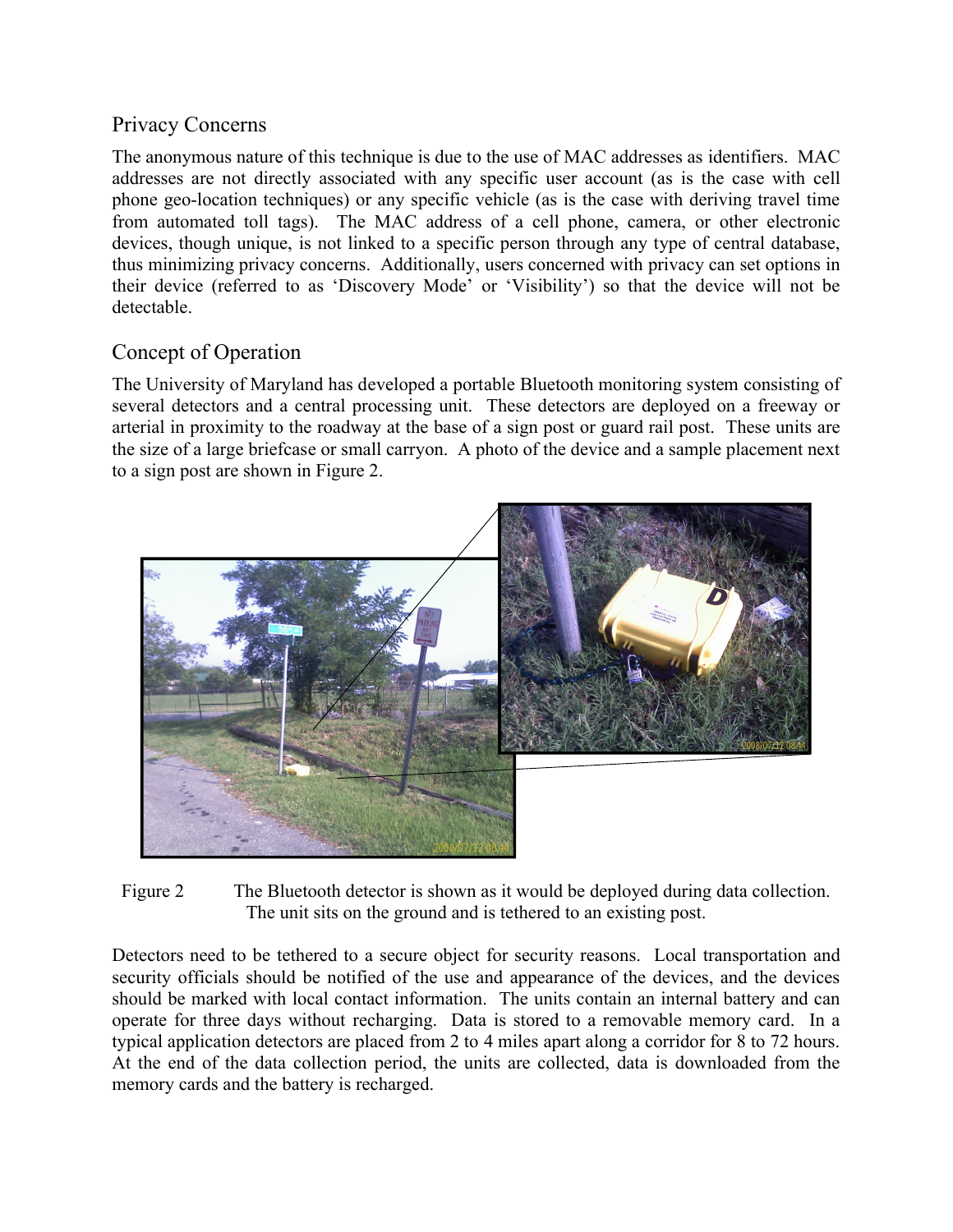#### Sample Data

Studies have indicated that approximately 1 automobile in 20 contains some type of Bluetooth device that can be detected, this is referred to as the penetration rate. Not every Bluetooth device is detected at every station so the number of matched detections (a device detected at two consecutive detectors) is lower than the penetration rate. Even so, a majority of the detected devices are seen at multiple stations. These matched pairs can be used to develop a sample of travel time for that particular segment of the roadway. Figure 3 shows data from a segment of Interstate I-495 between Washington, DC and Baltimore, Maryland between 6:30 AM and 12:45 PM. Each data point represents the travel time from a matched detection at each end of the segment. Figure 3 depicts the impact on travel time as a result of an incident that began around 10 AM, was cleared at approximately 10:50 AM and traffic returned to normal flow around 11:15 AM.



Figure 3 Sample Bluetooth data taken along a segment of I-495 between Baltimore and Washington, DC

### Conclusion

The Bluetooth Traffic Monitoring provides an opportunity to collect high quality, high density travel times by sampling a portion of actual travel times from the traffic stream. By matching MAC addresses at two different locations, not only is accurate travel time measured, privacy concerns typically associated with probe systems are minimized. On a cost per data point basis, Bluetooth traffic monitoring are 1000 times more economical than drive testing. Applications for the probes include validation of existing systems, corridor travel time studies, arterial signal